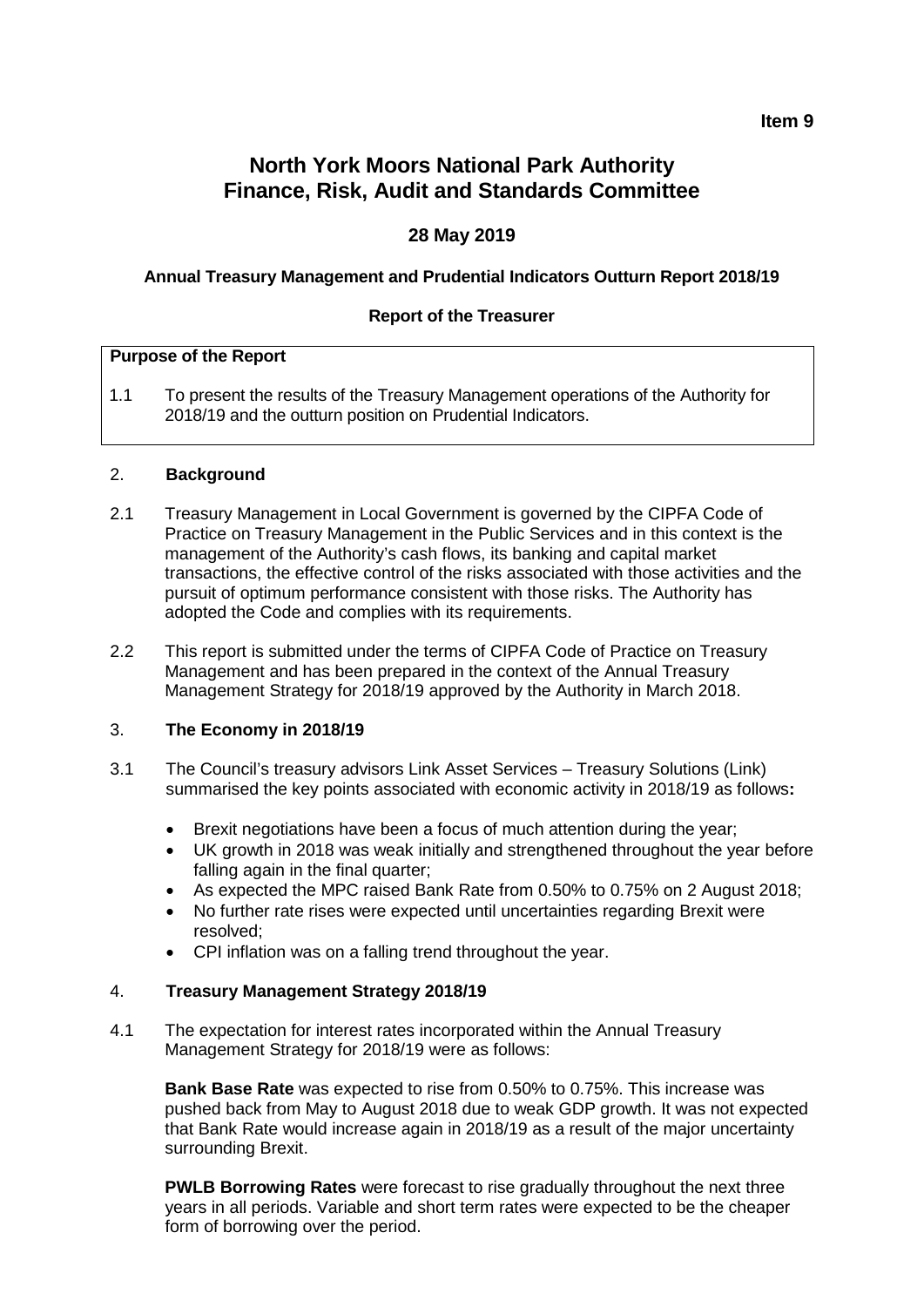4.2 Based on the above, the Strategy adopted by the Authority for 2018/19 was as follows:

## **(a) Investment Strategy 2018/19**

The Authority's investment priorities are firstly the security of capital and secondly the liquidity of its investments. The highest return (yield) will also be sought on investments provided that proper levels of security and liquidity are achieved. The investment risk appetite of the Authority is low in order to give priority to the security of investments.

The investment strategy was to maximise interest receipts by investing all cash balances until required for varying periods on the money market, commensurate with proper levels of security and liquidity and within the constraints of the approved Annual Investment Strategy (AIS).

## **(b) Borrowing Strategy 2018/19**

Consideration would be given to financing capital expenditure by taking borrowing from the PWLB (over periods up to 50 years) or the money markets (over a period of up to 70 years). Depending on the relationship between short term variable interest rates and the fixed term PWLB rates for longer periods, consideration would also be given to financing capital expenditure by short term borrowing from the Authority's cash balances. However, it was anticipated unlikely that the Authority would undertake borrowing in year.

## 5. **Borrowing and Investment Rates in 2018/19**

5.1 The movement in relevant UK market interest rates for the year was as follows:

## **Bank Rate**

| From 1 April 2018 to 2 August 2018  | 0.50% |
|-------------------------------------|-------|
| From 2 August 2018 to 31 March 2019 | 0.75% |

## **PWLB Rate**

| <b>Item</b>                    | Range<br>during Year | <b>Start of</b><br>Year | End of<br>Year | Average In<br>Year |
|--------------------------------|----------------------|-------------------------|----------------|--------------------|
|                                | %                    | $\%$                    | $\%$           | $\%$               |
| <b>Fixed Interest Maturity</b> |                      |                         |                |                    |
| 1 year                         | $1.28 - 1.64$        | 1.48                    | 1.48           | 1.50               |
| 5 years                        | $1.50 - 2.07$        | 1.85                    | 1.55           | 1.80               |
| 10 years                       | $1.80 - 2.50$        | 2.23                    | 1.85           | 2.20               |
| 25 years                       | $2.33 - 2.93$        | 2.57                    | 2.40           | 2.66               |
| 50 years                       | $2.16 - 2.79$        | 2.29                    | 2.23           | 2.47               |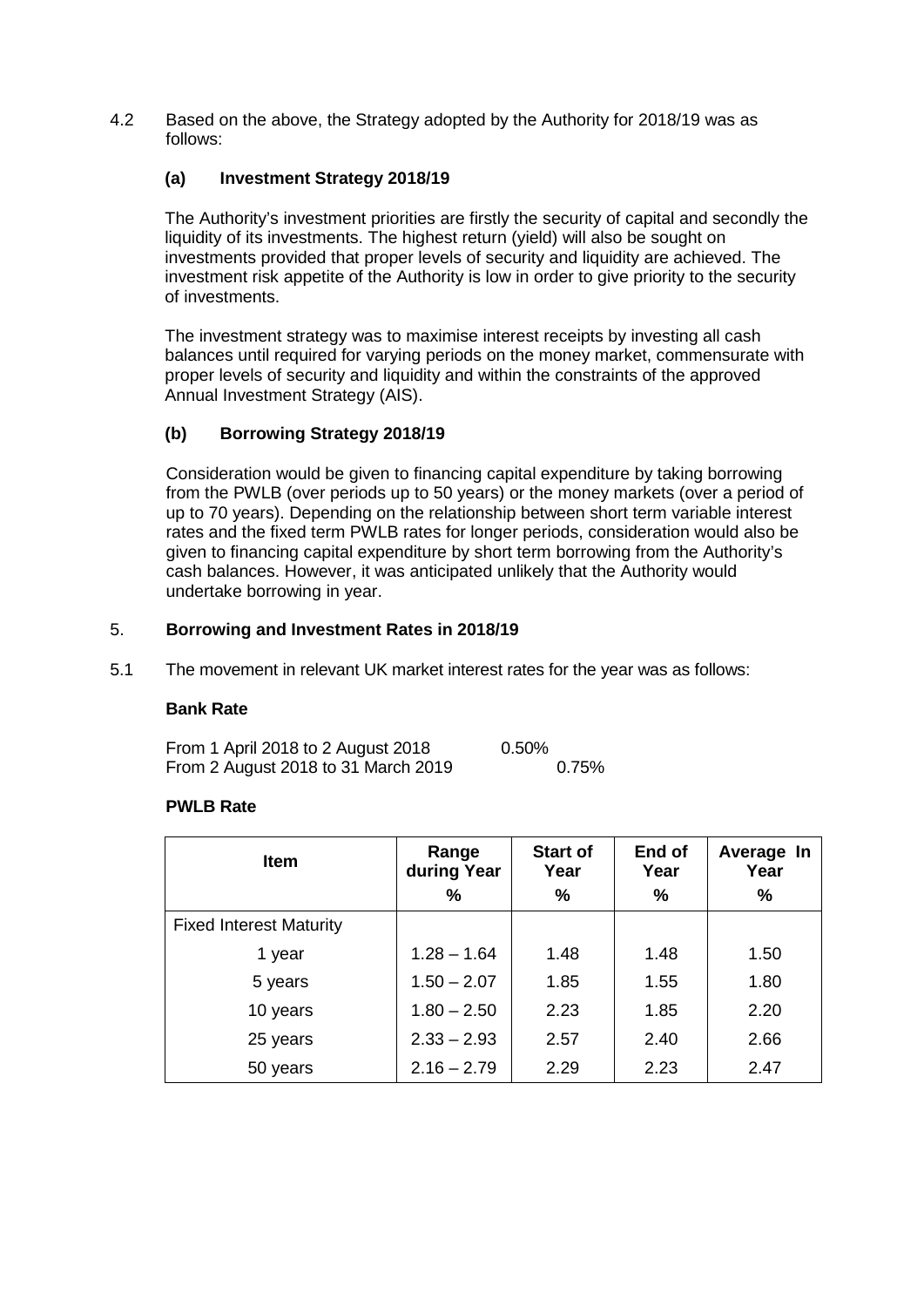## **Investment Rates**

Deposit rates continued into the start of 2018/19 at previously depressed levels but then slowly increased after the 2 August.

| <i>Item</i> | <b>Range during</b><br>Year | <b>Start of Year</b> | <b>End of Year</b> | Average<br>during Year |
|-------------|-----------------------------|----------------------|--------------------|------------------------|
|             | %                           | %                    | %                  | %                      |
| 7 day LIBID | $0.35 - 0.59$               | 0.36                 | 0.57               | 0.51                   |
| 1 month     | $0.37 - 0.61$               | 0.39                 | 0.61               | 0.54                   |
| 3 month     | $0.48 - 0.81$               | 0.59                 | 0.72               | 0.68                   |
| 6 month     | $0.59 - 0.92$               | 0.70                 | 0.83               | 0.79                   |
| 1 year      | $0.75 - 1.06$               | 0.88                 | 0.94               | 0.94                   |

## 6. **Investment and Borrowing Outturn 2018/19**

## **Investment Outturn 2018/19**

- 6.1 Under the contractual arrangements with North Yorkshire County Council for the investment of cash balances the Authority adopts the investment strategy approved by the County Council. The net return achieved by the County Council is closely monitored by the Treasurer.
- 6.2 The only financial investments made by the Authority in 2018/19 were the placing of funds on the money markets/other local authorities with institutions included in the Approved Lending List. The results of the Authority's investment activities for 2018/19 were as follows:

| <b>Average Daily Balance</b>         | £3,150k |
|--------------------------------------|---------|
| Interest Earned                      | £25k    |
| <b>Average Rate Achieved 2018/19</b> | 0.81%   |

The Interest Earned exceeds the £20k budgeted for in 2018/19.

## **Borrowing Outturns 2018/19**

6.3 The Authority does not have any external loans in place and had no requirement to borrow in order to fund capital expenditure. Despite this position, the possibility of borrowing is an option that the Authority has ensured is available to it when making decisions on the optimum way to finance capital expenditure.

## 7. **Approved Lending List**

7.1 The Approved Lending List as at 31 March 2019 is attached as **Appendix A.**

## 8. **Prudential Indicators**

8.1 A list of the Authority's approved Prudential Indicators are shown in **Appendix B**. Officers can confirm that the Prudential Indicators were not breached.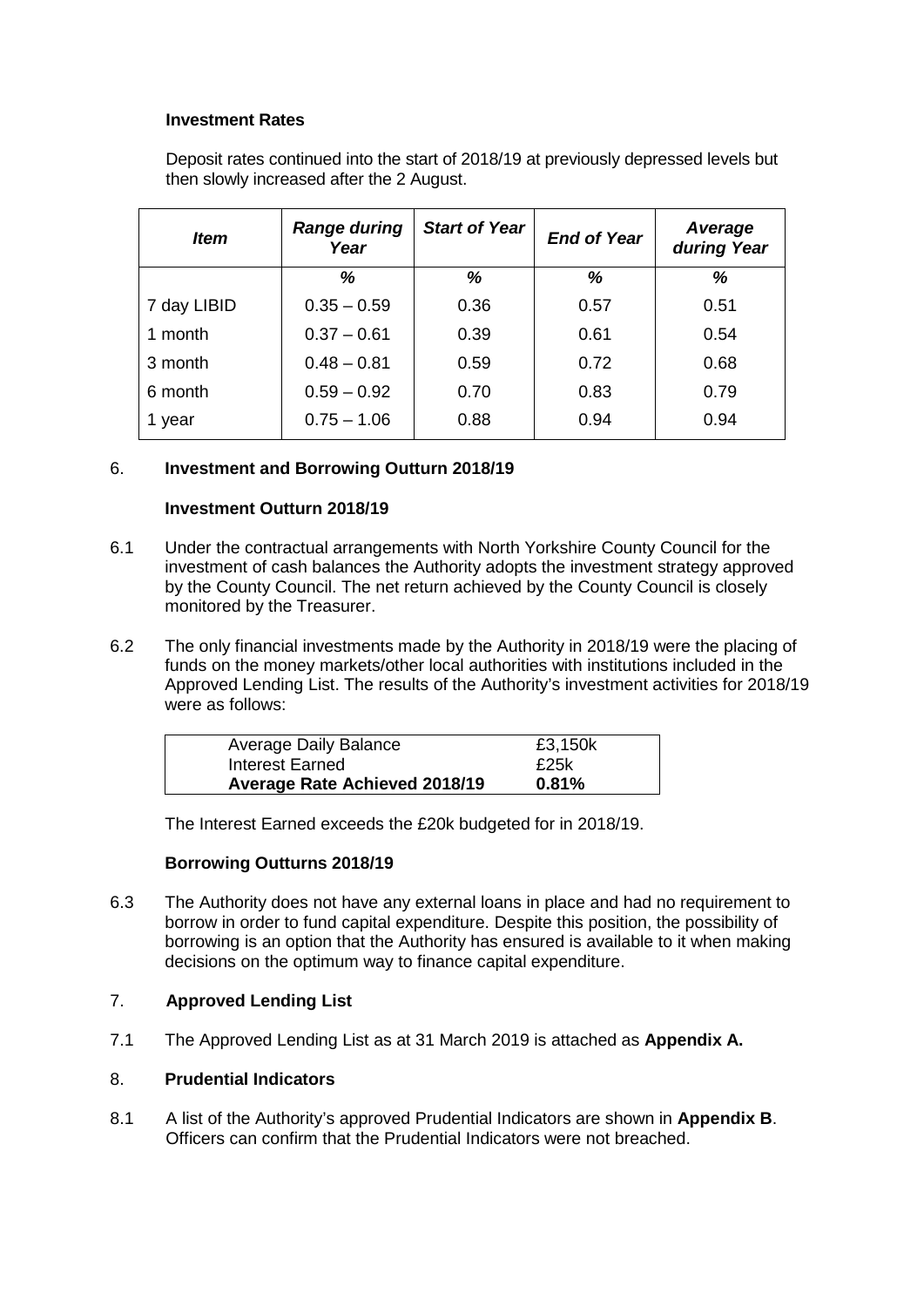## **Recommendations**

9.1 That Members note the performance of the Treasury Management operation during 2018/19 and the outturn position on Prudential Indicators.

Contact Officer Karen Iveson **Treasurer** Strategic Resources County Hall Northallerton Tel No: 01609 535664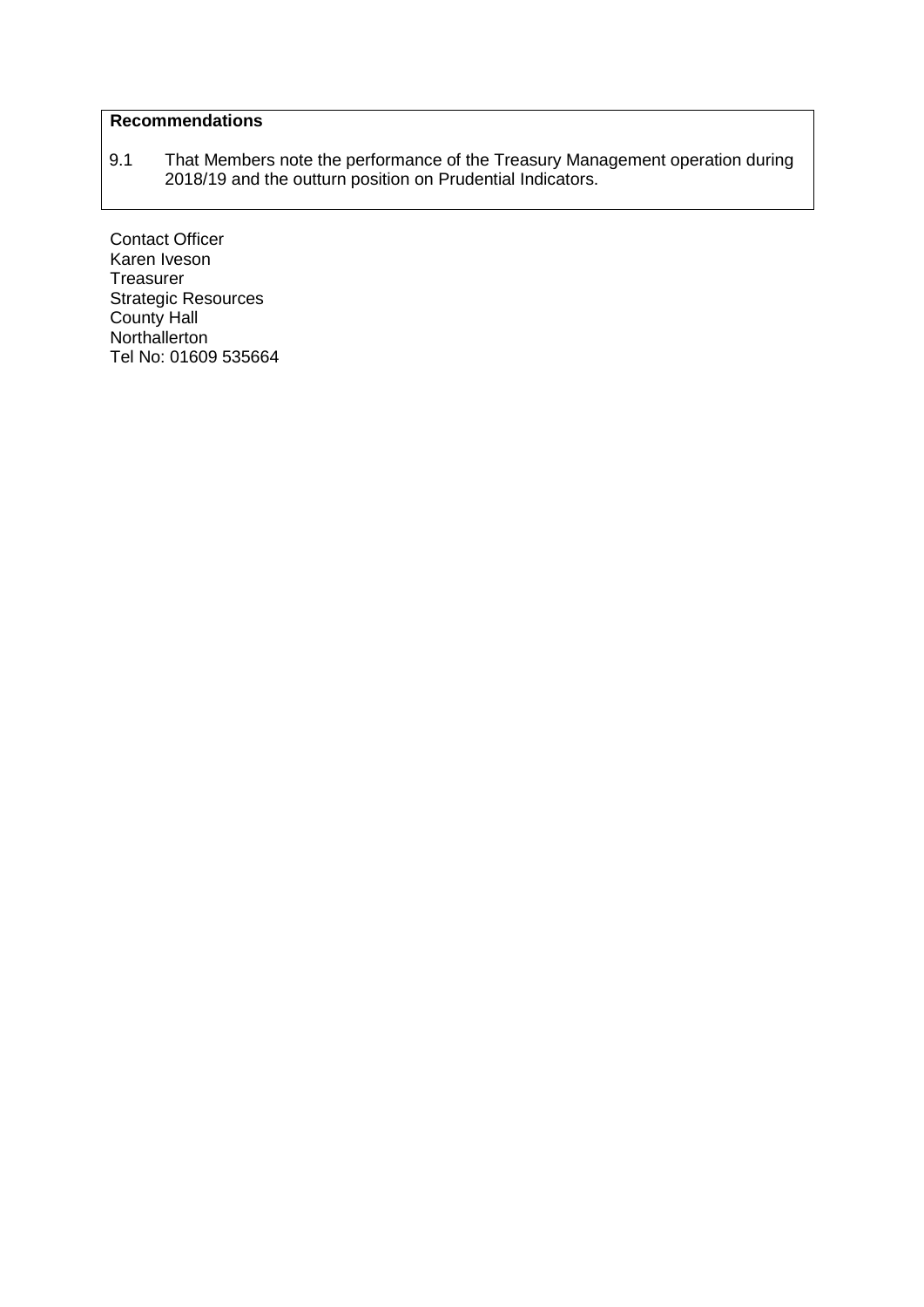# **Appendix A**

## **Approved Lending List As At 31 March 2019**

Maximum sum invested at any time (The overall total exposure figure covers both Specified and Non-Specified investments)

|                                                                              | Country | Specified   |                | Non-Specified            |                          |
|------------------------------------------------------------------------------|---------|-------------|----------------|--------------------------|--------------------------|
|                                                                              |         | Investments |                |                          | Investments              |
|                                                                              |         |             | (up to 1 year) |                          | (> 1 year £20m llmlt)    |
|                                                                              |         | Total       | Tim e          | Total                    | Time                     |
|                                                                              |         | Exposure    | Limit*         | Exposure                 | Limit *                  |
|                                                                              |         | £m          |                | £m                       |                          |
| UK "Nationalised" banks / UK banks with UK Central<br>Government Involvement |         |             |                |                          |                          |
| Royal Bank of Scotland PLC (RFB)                                             | GBR     |             |                |                          |                          |
| National Westminster Bank PLC (RFB)                                          | GBR     | 75.0        | 364 days       |                          |                          |
| UK "Clearing Banks", other UK based banks and                                |         |             |                |                          |                          |
| <b>Bullding Societies</b>                                                    |         |             |                |                          |                          |
| Santander UK PLC (includes Cater Allen)                                      | GBR     | 60.0        | 6 months       | $\overline{\phantom{a}}$ | $\overline{\phantom{a}}$ |
| Barclays Bank PLC (NRFB)                                                     | GBR     | 75.0        | 6 months       |                          |                          |
| Barclays Bank UK PLC (RFB)                                                   | GBR     |             |                |                          |                          |
| Bank of Scotland PLC (RFB)                                                   | GBR     |             | 364 days       |                          |                          |
| Lloyds Bank PLC (RFB)                                                        | GBR     | 60.0        |                |                          |                          |
| Lloyds Bank Corporate Markets PLC (NRFB)                                     | GBR     |             | 6 months       |                          |                          |
| HSBC Bank PLC (NRFB)                                                         | GBR     | 30.0        | 364 days       |                          |                          |
| HSBC UK Bank PLC (RFB                                                        | GBR     |             |                |                          |                          |
| Goldman Sachs International Bank                                             | GBR     | 60.0        | 6 months       |                          |                          |
| Sumitomo Mitsui                                                              | GBR     | 30.0        | 6 months       |                          |                          |
| Standard Chartered Bank                                                      | GBR     | 60.0        | 6 months       |                          |                          |
| Handelsbanken                                                                | GBR     | 40.0        | 364 days       | $\overline{\phantom{a}}$ | $\overline{\phantom{a}}$ |
| Nationwide Building Society                                                  | GBR     | 40.0        | 6 months       | ÷.                       | ٠                        |
| Leeds Building Society                                                       | GBR     | 20.0        | 3 months       | $\overline{\phantom{a}}$ | $\overline{\phantom{a}}$ |
| <b>High quality Foreign Banks</b>                                            |         |             |                |                          |                          |
| National Australia Bank                                                      | AUS     | 30.0        | 364 days       |                          |                          |
| Commonwealth Bank of Australia                                               | AUS     | 30.0        | 364 days       |                          |                          |
| Toronto-Dominion Bank                                                        | CAN     | 30.0        | 364 days       |                          |                          |
| Credit Industriel et Commercial                                              | FRA     | 30.0        | 6 months       |                          |                          |
| Landesbank Hessen-Thueringen Girozentrale                                    | GER     | 30.0        | 364 days       |                          |                          |
| (Helaba)                                                                     |         |             |                |                          |                          |
| DBS (Singapore)                                                              | SING    | 30.0        | 364 days       |                          |                          |
| <b>Local Authorities</b>                                                     |         |             |                |                          |                          |
| County / Unitary / Metropolitan / District Councils                          |         | 20.0        | 364 days       | 5.0                      | 5 years                  |
| Police / Fire Authorities                                                    |         | 20.0        | 364 days       | 5.0                      | 5 years                  |
| National Park Authorities                                                    |         | 20.0        | 364 days       | 5.0                      | 5 years                  |
| Other Deposit Takers                                                         |         |             |                |                          |                          |
| Money Market Funds                                                           |         | 20.0        | 364 days       | 5.0                      | 5 years                  |
| Property Funds                                                               |         | 5.0         | 364 days       | 5.0                      | 10 years                 |
| Housing Associations                                                         |         | 20.0        | 364 days       | 5.0                      | 5 years                  |
| UK Debt Management Account                                                   |         | 100.0       | 364 days       | 5.0                      | 5 years                  |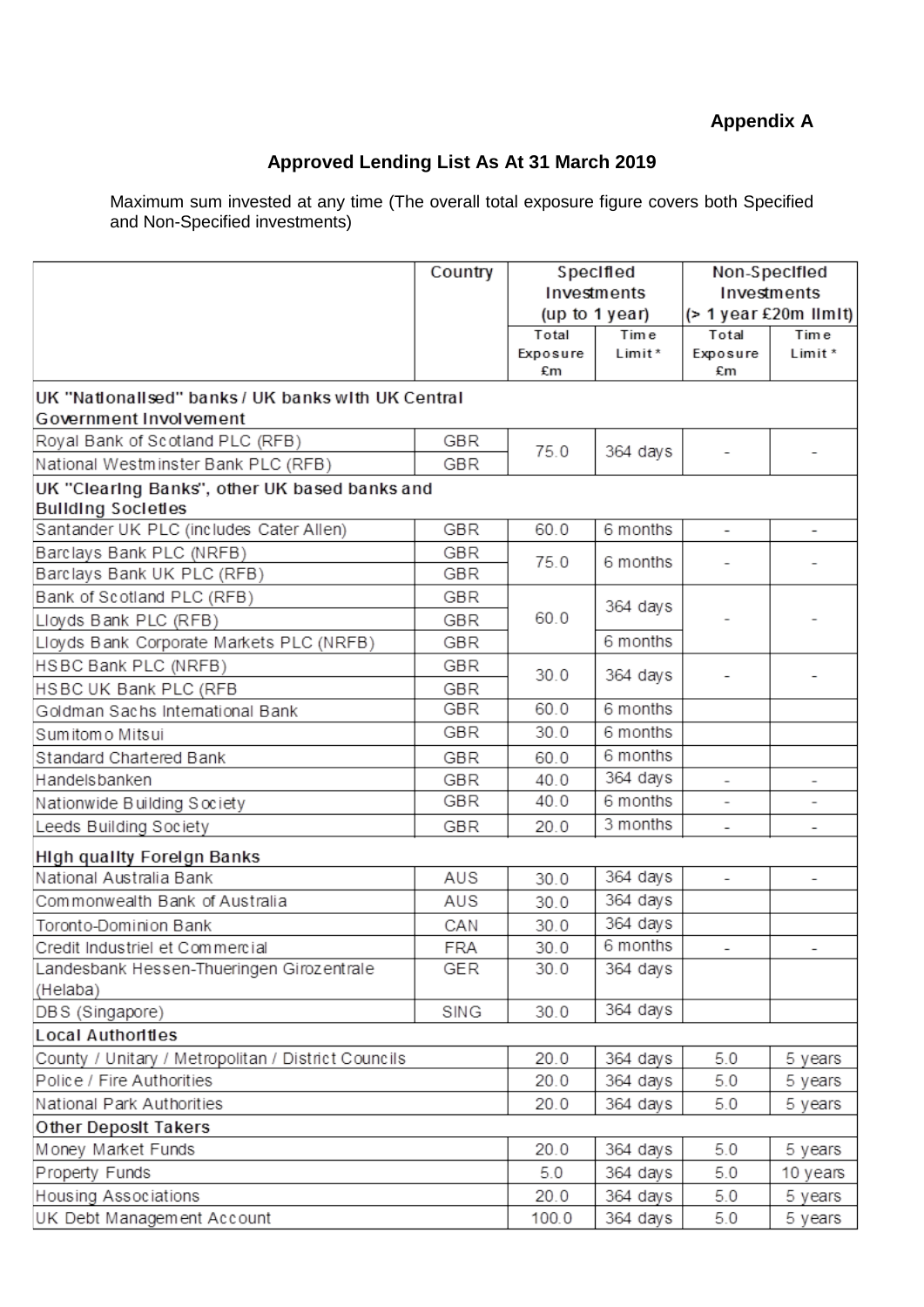## **Prudential Indicators Update 2018/19**

The Authority is required to comply with the CIPFA Prudential Code and set Prudential Indicators for the next three years to ensure that capital investment plans are affordable, prudent and sustainable.

During the financial year the Authority operated within the Treasury Limits and Prudential Indicators as set out in the Treasury Management Policy Statement and Annual Treasury Management Strategy for 2018/19.

As part of this Annual Treasury Management Report for 2018/19 it is therefore appropriate to report the 2018/19 outturn position on these Prudential Indicators compared with the last updated set of indicators:

## **1. Statutory Affordable Borrowing Limit for 2018/19**

|                                     | <b>Borrowing</b> | Other<br>Long<br><b>Term</b><br><b>Liabilities</b> | Total |
|-------------------------------------|------------------|----------------------------------------------------|-------|
|                                     | £k               | £k                                                 | £k    |
| Initial figure approved March 2018  | 250.0            | 178.1                                              | 428.1 |
| Revised March 2019                  | 250.0            | 178.0                                              | 428.0 |
| Actual limit reached during 2018/19 | 0                | 178.0                                              | 178.0 |

## **2. Actual External Debt**

|                         | <b>Borrowing</b> | <b>Other</b><br>Long<br><b>Term</b><br><b>Liabilities</b> | <b>Total</b> |
|-------------------------|------------------|-----------------------------------------------------------|--------------|
|                         | £k               | £k                                                        | £k           |
| At 31 March 2018        | 0                | 178.1                                                     | 178.1        |
| <b>At 31 March 2019</b> | 0                | 178.0                                                     | 178.0        |

## **3. Ratio of Capital Financing Costs to Net Revenue Budget**

|           | Reported March 2018    | $\%$ |
|-----------|------------------------|------|
| $\bullet$ | 2017/18 actual         | O    |
| $\bullet$ | 2018/19 probable       | O    |
|           | Actual 2018/19 outturn | 0    |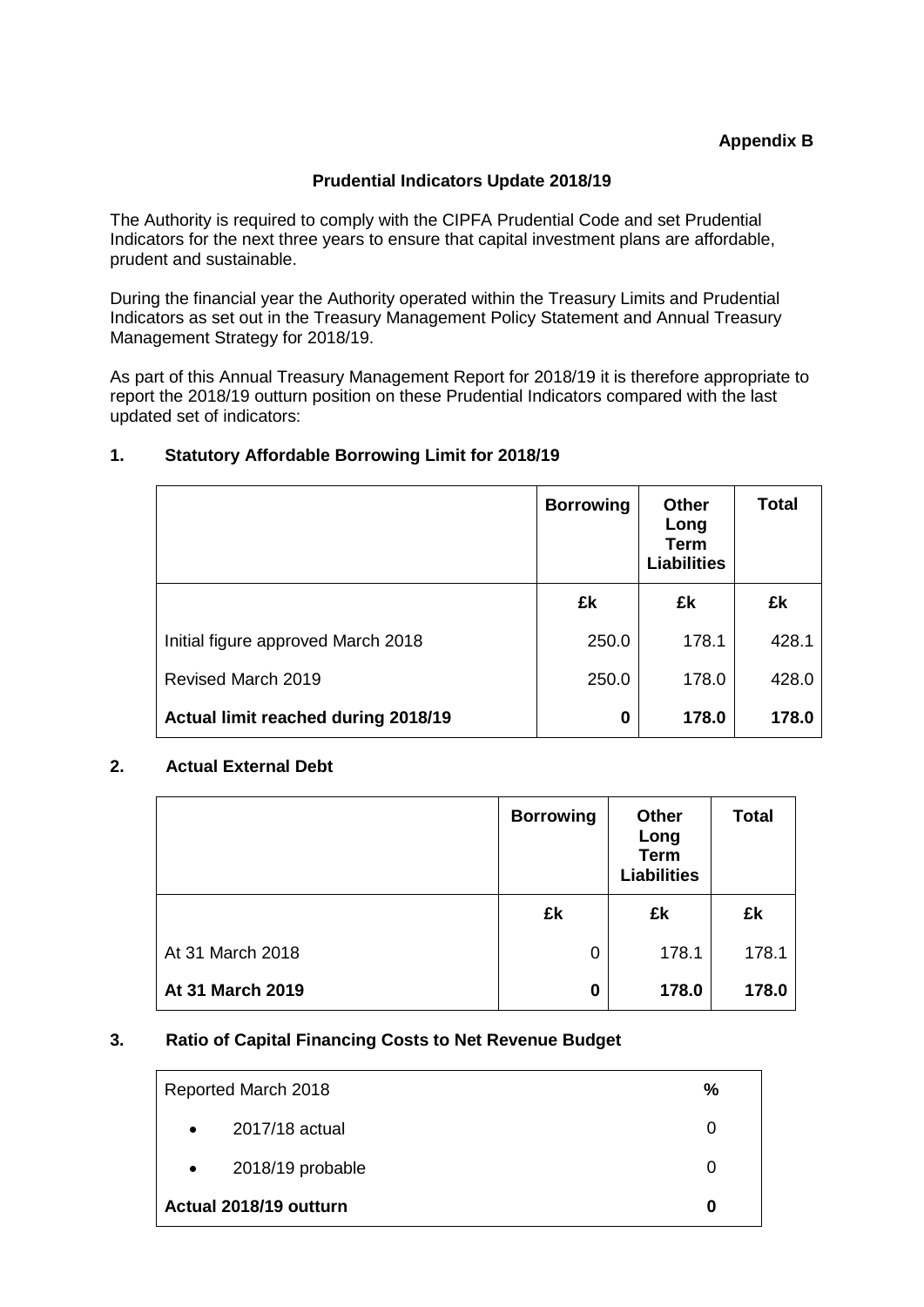# **4. Capital Expenditure Actual and Forecasts**

|           | Reported March 2019                                                                                                    | £k    |
|-----------|------------------------------------------------------------------------------------------------------------------------|-------|
| $\bullet$ | 2017/18 actual                                                                                                         | 199.0 |
|           | 2018/19 probable                                                                                                       | 164.6 |
|           | Actual 2018/19 outturn                                                                                                 | 485.2 |
|           | Note: the movement in capital is the inclusion of capital works on the<br>Land of Iron project which are fully funded. |       |

## **5. Capital Financing Requirement as at 31 March 2019**

|                               | <b>Borrowing</b> | <b>Other</b><br>Long<br><b>Term</b><br><b>Liabilities</b> | <b>Total</b> |
|-------------------------------|------------------|-----------------------------------------------------------|--------------|
| Reported March 2019           | £k               | £k                                                        | £k           |
| 2017/18 actual                | 0                | 178.1                                                     | 178.1        |
| 2018/19 probable<br>$\bullet$ | 0                | 178.1                                                     | 178.1        |
| Actual 2018/19 Outturn        | 0                | 178.0                                                     | 178.0        |

## **6. External Debt Limits**

|                                           | <b>Borrowing</b> | <b>Other</b><br>Long<br><b>Term</b><br><b>Liabilities</b> | <b>Total</b> |
|-------------------------------------------|------------------|-----------------------------------------------------------|--------------|
| Reported March 2019                       | £k               | £k                                                        | £k           |
| Authorised Limit for 2018/19<br>$\bullet$ | 250.0            | 178.1                                                     | 428.1        |
| • Operational Boundary for 2018/19        | 0                | 178.1                                                     | 178.1        |
| Actual 2018/19 Outturn                    | 0                | 178.0                                                     | 178.0        |

# **7. Interest Rate Exposures**

|                  | <b>Limits agreed</b><br><b>March</b><br>2018 | <b>Actual Position</b><br>at 31/03/2019 |
|------------------|----------------------------------------------|-----------------------------------------|
|                  | %                                            | %                                       |
| <b>Borrowing</b> |                                              |                                         |
| Fixed            | 60 to 100                                    | 0                                       |
| Variable         | 0 to 40                                      | 0                                       |
| Investments      |                                              |                                         |
| Fixed            | 0 to 30                                      | 0                                       |
| Variable         | 70 to 100                                    | 100                                     |